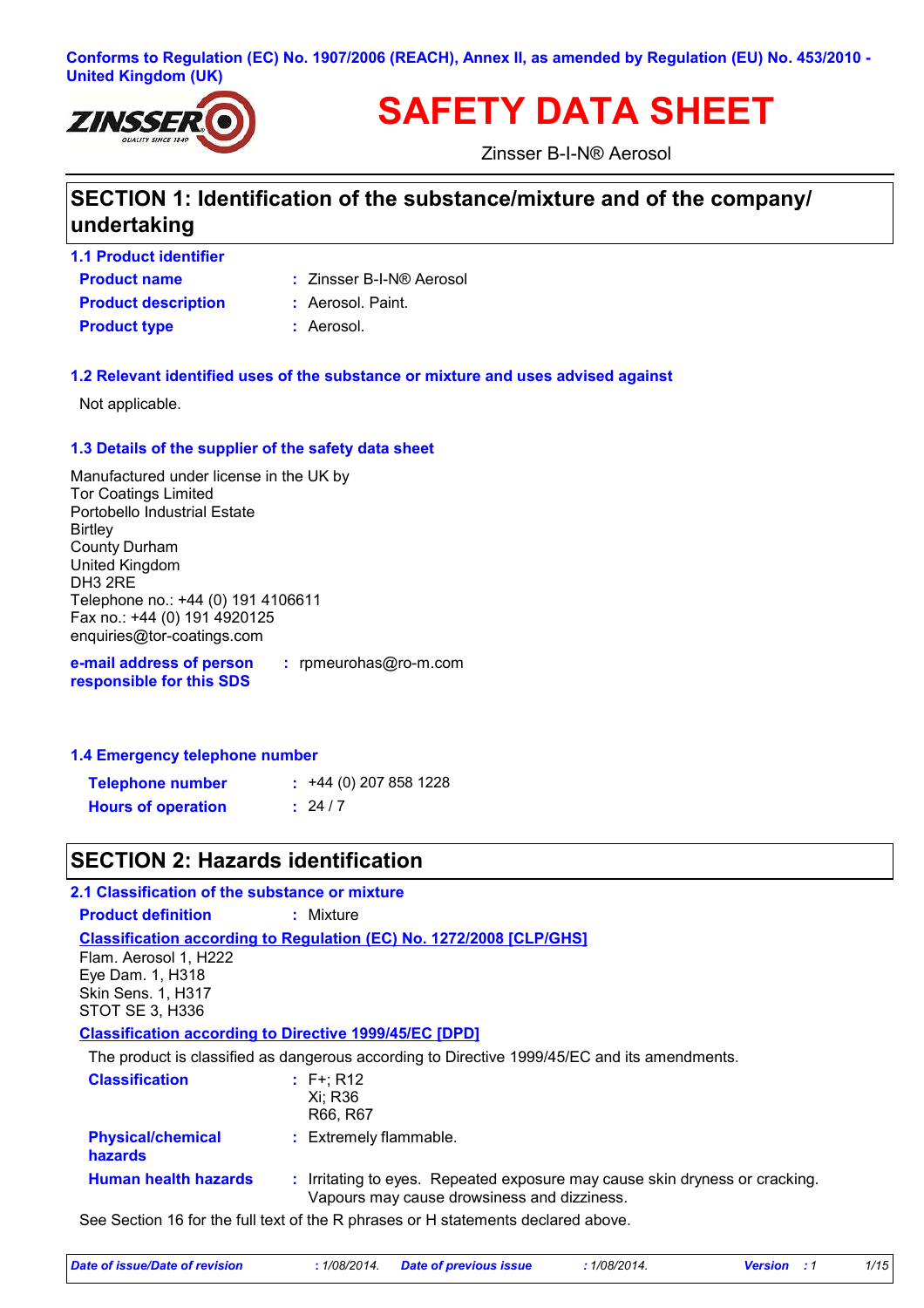### **SECTION 2: Hazards identification**

See Section 11 for more detailed information on health effects and symptoms.

### **2.2 Label elements**

|  |  | <b>Hazard pictograms</b> |  |
|--|--|--------------------------|--|
|--|--|--------------------------|--|

| <b>Signal word</b>                                                                                                                                              | Danger<br>t.                                                                                                                                                                                                                                                                                                                                                   |
|-----------------------------------------------------------------------------------------------------------------------------------------------------------------|----------------------------------------------------------------------------------------------------------------------------------------------------------------------------------------------------------------------------------------------------------------------------------------------------------------------------------------------------------------|
| <b>Hazard statements</b>                                                                                                                                        | : Highly flammable liquid and vapour.<br>Causes serious eye damage.<br>May cause an allergic skin reaction.<br>May cause drowsiness or dizziness.                                                                                                                                                                                                              |
| <b>Precautionary statements</b>                                                                                                                                 |                                                                                                                                                                                                                                                                                                                                                                |
| <b>General</b>                                                                                                                                                  | : Read label before use. If medical advice is needed, have product container or label<br>at hand.                                                                                                                                                                                                                                                              |
| <b>Prevention</b>                                                                                                                                               | : Do not spray on an open flame or other ignition source. Avoid breathing vapour or<br>spray. Wear protective gloves and eye protection: Vinyl gloves. Safety glasses with<br>side shields.                                                                                                                                                                    |
| <b>Response</b>                                                                                                                                                 | : IF IN EYES: Rinse cautiously with water for several minutes. Remove contact<br>lenses, if present and easy to do. Continue rinsing. Immediately call a POISON<br>CENTER or physician. IF ON SKIN: Wash with plenty of soap and water. If skin<br>irritation or rash occurs: Get medical attention.                                                           |
| <b>Storage</b>                                                                                                                                                  | : Store locked up.                                                                                                                                                                                                                                                                                                                                             |
| <b>Disposal</b>                                                                                                                                                 | Dispose of contents and container in accordance with all local, regional, national<br>and international regulations.                                                                                                                                                                                                                                           |
| <b>Supplemental label</b><br>elements                                                                                                                           | : Pressurized container: may burst if heated. Keep away from heat, sparks, open<br>flames and hot surfaces. - No smoking. Pressurized container: Do not pierce or<br>burn, even after use. Protect from sunlight and do not expose to temperatures<br>exceeding 50 °C. Keep out of reach of children. Repeated exposure may cause skin<br>dryness or cracking. |
| <b>Annex XVII - Restrictions</b><br>on the manufacture,<br>placing on the market and<br>use of certain dangerous<br>substances, mixtures and<br><b>articles</b> | : Not applicable.                                                                                                                                                                                                                                                                                                                                              |
| <b>Special packaging requirements</b>                                                                                                                           |                                                                                                                                                                                                                                                                                                                                                                |
| <b>Containers to be fitted</b><br>with child-resistant<br>fastenings                                                                                            | : Not applicable.                                                                                                                                                                                                                                                                                                                                              |
| Tactile warning of danger : Not applicable.                                                                                                                     |                                                                                                                                                                                                                                                                                                                                                                |
| 2.3 Other hazards                                                                                                                                               |                                                                                                                                                                                                                                                                                                                                                                |
| <b>Other hazards which do</b><br>not result in classification                                                                                                   | : None known.                                                                                                                                                                                                                                                                                                                                                  |

╰

**Substance/mixture :** Mixture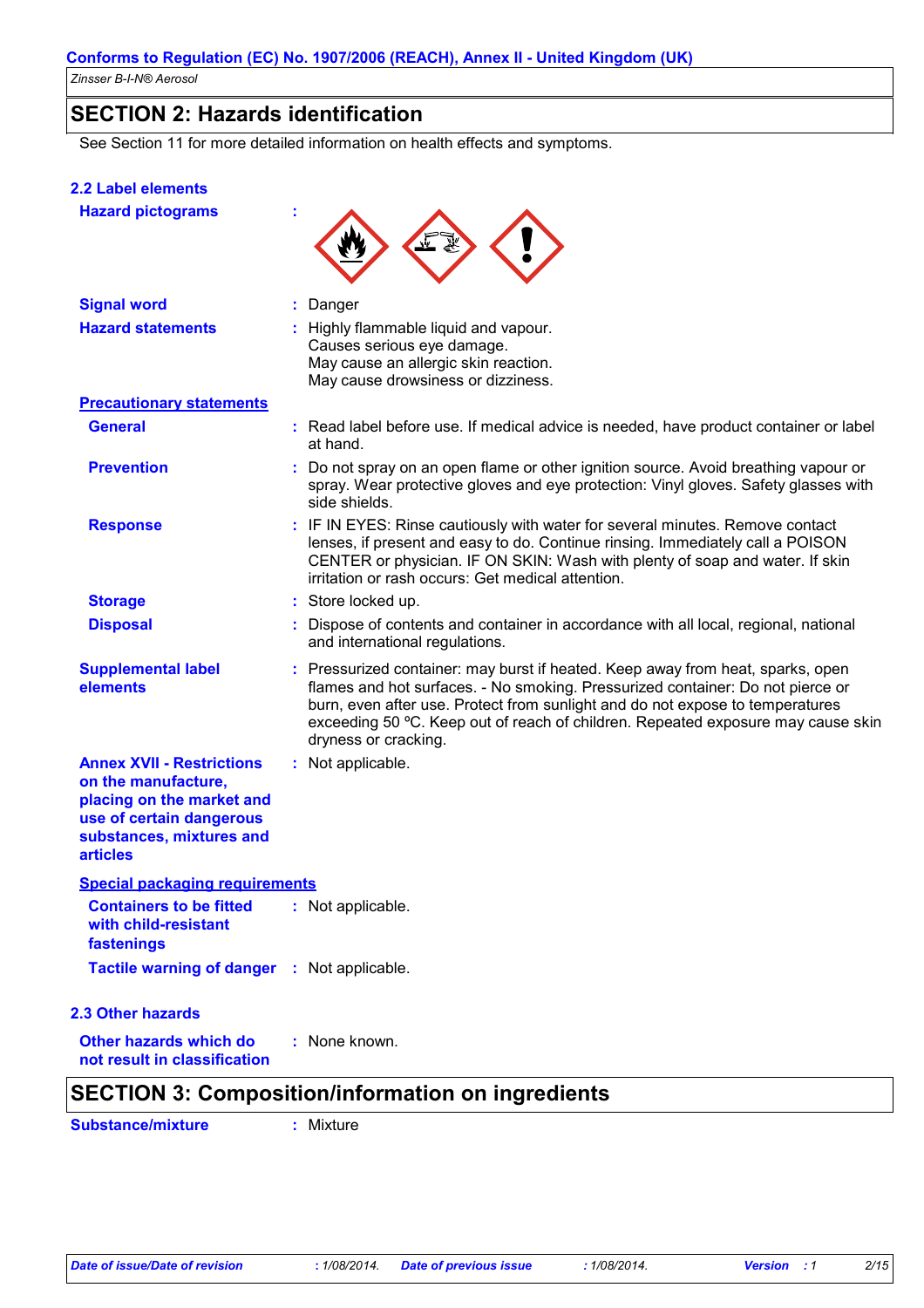### **SECTION 3: Composition/information on ingredients**

|                                                                    |                                                                                     |                |                                                                             | <b>Classification</b>                                                                                          |             |
|--------------------------------------------------------------------|-------------------------------------------------------------------------------------|----------------|-----------------------------------------------------------------------------|----------------------------------------------------------------------------------------------------------------|-------------|
| <b>Product/ingredient</b><br>name                                  | <b>Identifiers</b>                                                                  | $\frac{9}{6}$  | 67/548/EEC                                                                  | <b>Regulation (EC) No.</b><br>1272/2008 [CLP]                                                                  | <b>Type</b> |
| acetone                                                            | REACH#:<br>01-2119471330-49<br>EC: 200-662-2<br>CAS: 67-64-1<br>Index: 606-001-00-8 | $25 -$<br>$35$ | $F$ ; R <sub>11</sub><br>Xi; R36<br>R66, R67                                | Flam. Liq. 2, H225<br>Eye Irrit. 2, H319<br>STOT SE 3, H336                                                    | [1] [2]     |
| ethanol                                                            | EC: 200-578-6<br>CAS: 64-17-5<br>Index: 603-002-00-5                                | $15 -$<br>$20$ | $F$ ; R <sub>11</sub>                                                       | Flam. Liq. 2, H225                                                                                             | $[2]$       |
| liquefied petroleum gas                                            | EC: 270-704-2<br>CAS: 68476-85-7<br>Index: 649-202-00-6                             | $10 -$<br>< 15 | $F+$ ; R12                                                                  | Flam. Gas 1, H220                                                                                              | $[2]$       |
| dimethoxymethane                                                   | EC: 203-714-2<br>CAS: 109-87-5                                                      | $10 -$<br>< 15 | F; R11                                                                      | Flam. Liq. 2, H225                                                                                             | $[2]$       |
| resin acids and rosin<br>acids, fumarated,<br>esters with glycerol | EC: 307-051-0<br>CAS: 97489-11-7                                                    | $1 - 5$        | Xi; R41<br>R43                                                              | Eye Dam. 1, H318<br>Skin Sens. 1, H317                                                                         | $[1]$       |
| methanol                                                           | REACH#:<br>01-2119433307-44<br>EC: 200-659-6<br>CAS: 67-56-1<br>Index: 603-001-00-X | $3$            | $F$ ; R11<br>T; R23/24/25,<br>R39/23/24/25                                  | Flam. Liq. 2, H225<br>Acute Tox. 3, H301<br>Acute Tox. 3, H311<br>Acute Tox. 3, H331<br><b>STOT SE 1, H370</b> | [1] [2]     |
|                                                                    |                                                                                     |                | See Section 16 for<br>the full text of the R-<br>phrases declared<br>above. | See Section 16 for the<br>full text of the H<br>statements declared<br>above.                                  |             |

There are no additional ingredients present which, within the current knowledge of the supplier and in the concentrations applicable, are classified as hazardous to health or the environment, are PBTs or vPvBs or have been assigned a workplace exposure limit and hence require reporting in this section.

**Type** 

[1] Substance classified with a health or environmental hazard

[2] Substance with a workplace exposure limit

[3] Substance meets the criteria for PBT according to Regulation (EC) No. 1907/2006, Annex XIII

[4] Substance meets the criteria for vPvB according to Regulation (EC) No. 1907/2006, Annex XIII

[5] Substance of equivalent concern

Occupational exposure limits, if available, are listed in Section 8.

# **SECTION 4: First aid measures**

| <b>4.1 Description of first aid measures</b> |                                                                                                                                                                                                             |
|----------------------------------------------|-------------------------------------------------------------------------------------------------------------------------------------------------------------------------------------------------------------|
| <b>General</b>                               | : In all cases of doubt, or when symptoms persist, seek medical attention. Never give<br>anything by mouth to an unconscious person. If unconscious, place in recovery<br>position and seek medical advice. |
| <b>Eye contact</b>                           | : Check for and remove any contact lenses. Immediately flush eyes with running<br>water for at least 15 minutes, keeping eyelids open. Seek immediate medical<br>attention.                                 |
| <b>Inhalation</b>                            | : Remove to fresh air. Keep person warm and at rest. If not breathing, if breathing is<br>irregular or if respiratory arrest occurs, provide artificial respiration or oxygen by<br>trained personnel.      |
| <b>Skin contact</b>                          | : Remove contaminated clothing and shoes. Wash skin thoroughly with soap and<br>water or use recognised skin cleanser. Do NOT use solvents or thinners.                                                     |
| <b>Ingestion</b>                             | : If swallowed, seek medical advice immediately and show the container or label.<br>Keep person warm and at rest. Do NOT induce vomiting.                                                                   |
| <b>Date of issue/Date of revision</b>        | 3/15<br>: 1/08/2014.<br><b>Date of previous issue</b><br>: 1/08/2014.<br><b>Version</b> : 1                                                                                                                 |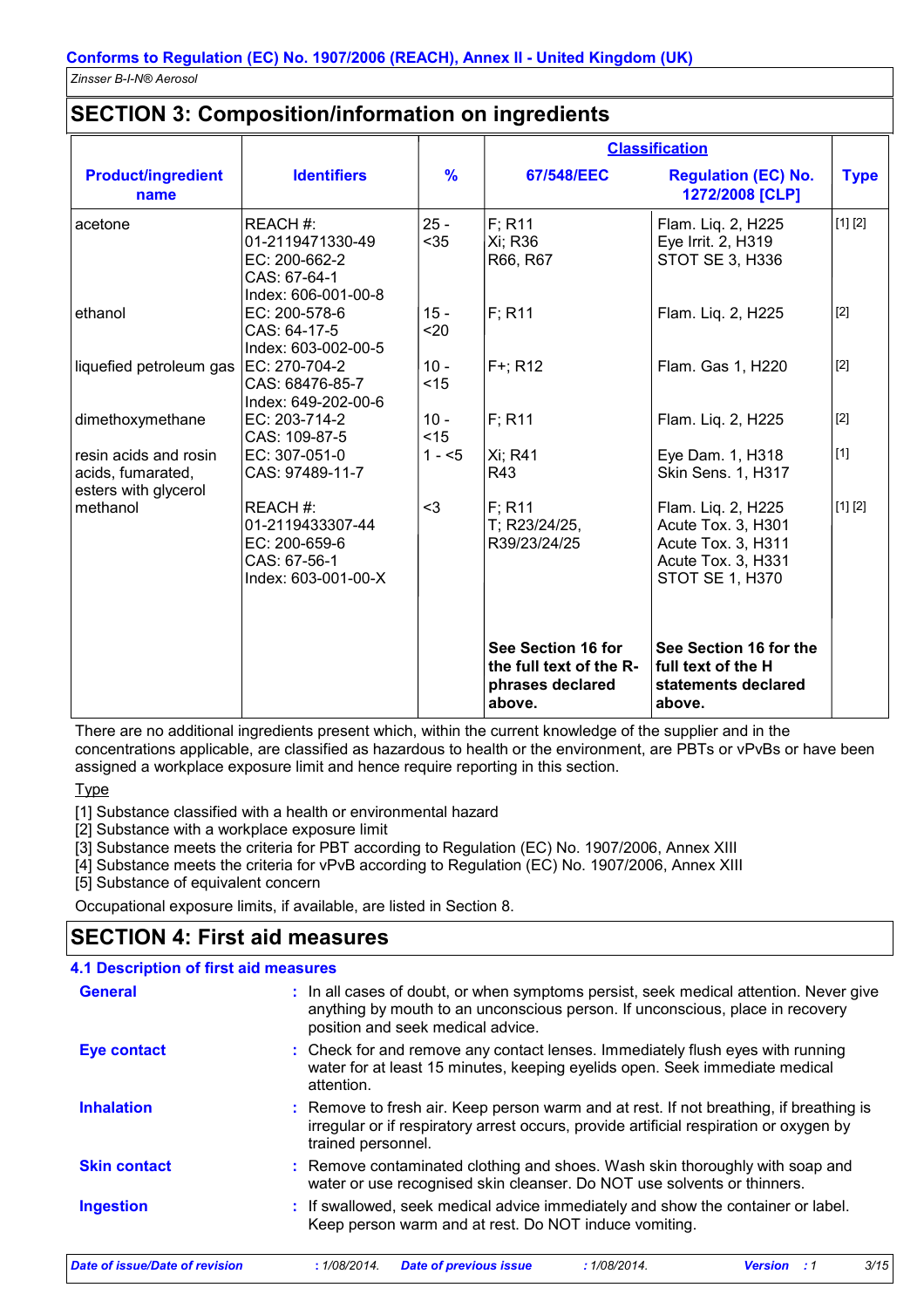### **SECTION 4: First aid measures**

| <b>Protection of first-aiders</b> | : No action shall be taken involving any personal risk or without suitable training. If it<br>is suspected that fumes are still present, the rescuer should wear an appropriate<br>mask or self-contained breathing apparatus. It may be dangerous to the person<br>providing aid to give mouth-to-mouth resuscitation. Wash contaminated clothing |
|-----------------------------------|----------------------------------------------------------------------------------------------------------------------------------------------------------------------------------------------------------------------------------------------------------------------------------------------------------------------------------------------------|
|                                   | thoroughly with water before removing it, or wear gloves.                                                                                                                                                                                                                                                                                          |

#### **4.2 Most important symptoms and effects, both acute and delayed**

There are no data available on the mixture itself. See Sections 2 and 3 for details.

Exposure to component solvent vapour concentrations in excess of the stated occupational exposure limit may result in adverse health effects such as mucous membrane and respiratory system irritation and adverse effects on the kidneys, liver and central nervous system. Symptoms and signs include headache, dizziness, fatigue, muscular weakness, drowsiness and, in extreme cases, loss of consciousness.

Solvents may cause some of the above effects by absorption through the skin. Repeated or prolonged contact with the mixture may cause removal of natural fat from the skin, resulting in non-allergic contact dermatitis and absorption through the skin.

If splashed in the eyes, the liquid may cause irritation and reversible damage.

Ingestion may cause nausea, diarrhea and vomiting.

This takes into account, where known, delayed and immediate effects and also chronic effects of components from short-term and long-term exposure by oral, inhalation and dermal routes of exposure and eye contact.

Contains resin acids and rosin acids, fumarated, esters with glycerol. May produce an allergic reaction.

### **4.3 Indication of any immediate medical attention and special treatment needed**

| <b>Notes to physician</b>  | Treat symptomatically. Contact poison treatment specialist immediately if large<br>quantities have been ingested or inhaled. |
|----------------------------|------------------------------------------------------------------------------------------------------------------------------|
| <b>Specific treatments</b> | No specific treatment.                                                                                                       |

See toxicological information (Section 11)

| <b>SECTION 5: Firefighting measures</b>                                  |                                                                                                                                           |  |
|--------------------------------------------------------------------------|-------------------------------------------------------------------------------------------------------------------------------------------|--|
| <b>5.1 Extinguishing media</b><br><b>Suitable extinguishing</b><br>media | : Recommended: alcohol-resistant foam, $CO2$ , powders, water spray.                                                                      |  |
| <b>Unsuitable extinguishing</b><br>media                                 | : Do not use water jet.                                                                                                                   |  |
|                                                                          | 5.2 Special hazards arising from the substance or mixture                                                                                 |  |
| <b>Hazards from the</b><br>substance or mixture                          | : Fire will produce dense black smoke. Exposure to decomposition products may<br>cause a health hazard.                                   |  |
| <b>Hazardous thermal</b><br>decomposition products                       | : Decomposition products may include the following materials: carbon monoxide,<br>carbon dioxide, smoke, oxides of nitrogen.              |  |
| <b>5.3 Advice for firefighters</b>                                       |                                                                                                                                           |  |
| <b>Special protective actions</b><br>for fire-fighters                   | : Cool closed containers exposed to fire with water. Do not release runoff from fire to<br>drains or watercourses.                        |  |
| <b>Special protective</b><br>equipment for fire-fighters                 | : Appropriate breathing apparatus may be required.                                                                                        |  |
| <b>Additional information</b>                                            | : Pressurised container: protect from sunlight and do not expose to temperature<br>exceeding 50°C. Do not pierce or burn, even after use. |  |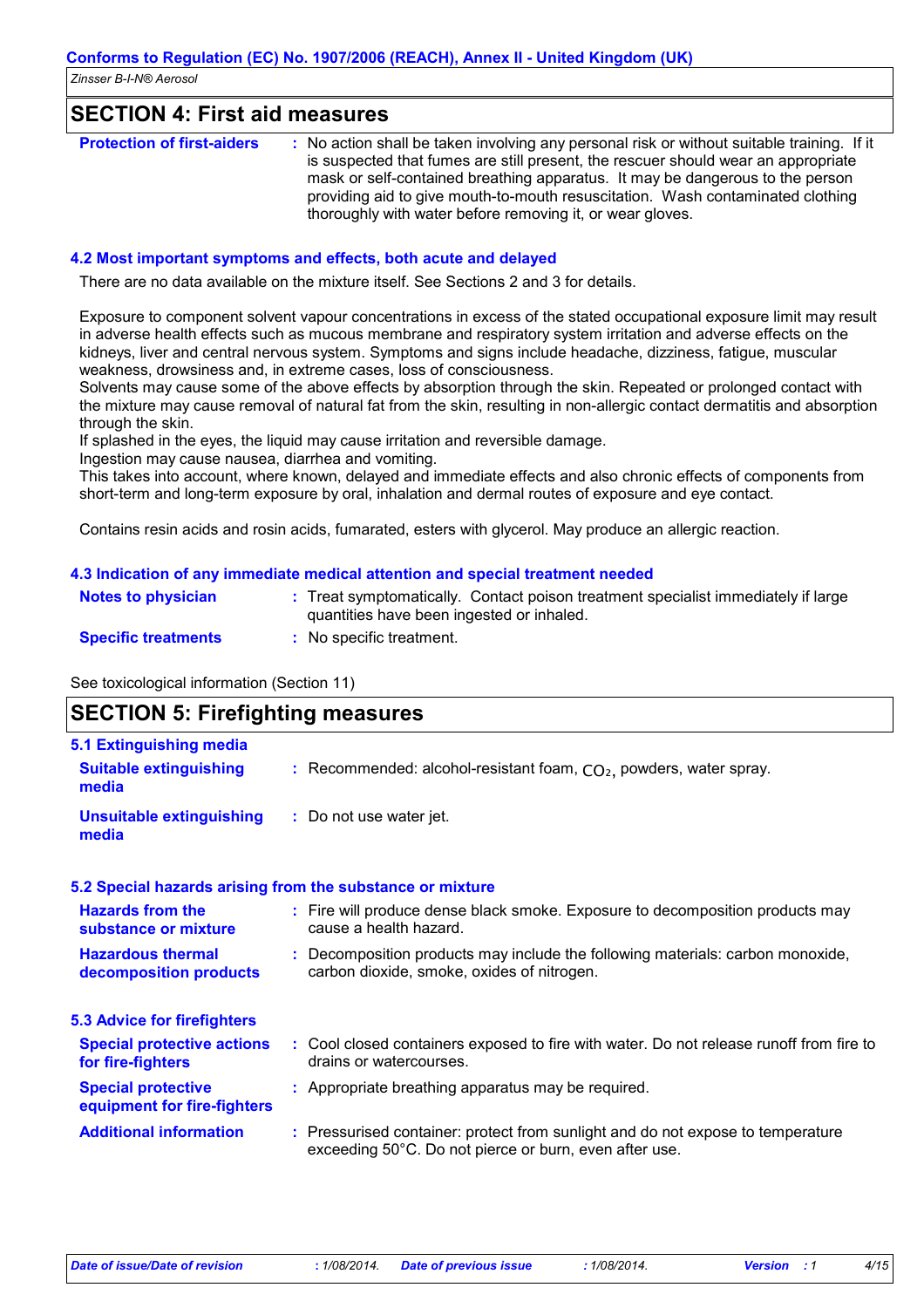### **SECTION 6: Accidental release measures**

|                                                                        | 6.1 Personal precautions, protective equipment and emergency procedures                                                                                                                                                                                                            |
|------------------------------------------------------------------------|------------------------------------------------------------------------------------------------------------------------------------------------------------------------------------------------------------------------------------------------------------------------------------|
| For non-emergency<br>personnel                                         | : Exclude sources of ignition and ventilate the area. Avoid breathing vapour or mist.<br>Refer to protective measures listed in sections 7 and 8.                                                                                                                                  |
|                                                                        | <b>For emergency responders</b> : If specialised clothing is required to deal with the spillage, take note of any<br>information in Section 8 on suitable and unsuitable materials. See also the<br>information in "For non-emergency personnel".                                  |
| <b>6.2 Environmental</b><br>precautions                                | : Do not allow to enter drains or watercourses. If the product contaminates lakes,<br>rivers, or sewers, inform the appropriate authorities in accordance with local<br>regulations.                                                                                               |
| <b>6.3 Methods and materials</b><br>for containment and<br>cleaning up | : Contain and collect spillage with non-combustible, absorbent material e.g. sand,<br>earth, vermiculite or diatomaceous earth and place in container for disposal<br>according to local regulations (see Section 13). Preferably clean with a detergent.<br>Avoid using solvents. |
| 6.4 Reference to other<br><b>sections</b>                              | : See Section 1 for emergency contact information.<br>See Section 8 for information on appropriate personal protective equipment.<br>See Section 13 for additional waste treatment information.                                                                                    |

# **SECTION 7: Handling and storage**

| <b>7.1 Precautions for safe</b><br>handling                                   | : Prevent the creation of flammable or explosive concentrations of vapours in air and<br>avoid vapour concentrations higher than the occupational exposure limits.<br>In addition, the product should only be used in areas from which all naked lights and<br>other sources of ignition have been excluded. Electrical equipment should be<br>protected to the appropriate standard.<br>Mixture may charge electrostatically: always use earthing leads when transferring<br>from one container to another.<br>Operators should wear antistatic footwear and clothing and floors should be of the<br>conducting type.<br>Keep away from heat, sparks and flame. No sparking tools should be used.<br>Avoid contact with skin and eyes. Avoid the inhalation of dust, particulates, spray or<br>mist arising from the application of this mixture. Avoid inhalation of dust from<br>sanding.<br>Eating, drinking and smoking should be prohibited in areas where this material is<br>handled, stored and processed.<br>Put on appropriate personal protective equipment (see Section 8).<br>Never use pressure to empty. Container is not a pressure vessel.<br>Always keep in containers made from the same material as the original one.<br>Comply with the health and safety at work laws.<br>Do not allow to enter drains or watercourses.<br>Information on fire and explosion protection<br>Vapours are heavier than air and may spread along floors. Vapours may form<br>explosive mixtures with air.<br>When operators, whether spraying or not, have to work inside the spray booth,<br>ventilation is unlikely to be sufficient to control particulates and solvent vapour in all<br>cases. In such circumstances they should wear a compressed air-fed respirator<br>during the spraying process and until such time as the particulates and solvent<br>vapour concentration has fallen below the exposure limits. |
|-------------------------------------------------------------------------------|-------------------------------------------------------------------------------------------------------------------------------------------------------------------------------------------------------------------------------------------------------------------------------------------------------------------------------------------------------------------------------------------------------------------------------------------------------------------------------------------------------------------------------------------------------------------------------------------------------------------------------------------------------------------------------------------------------------------------------------------------------------------------------------------------------------------------------------------------------------------------------------------------------------------------------------------------------------------------------------------------------------------------------------------------------------------------------------------------------------------------------------------------------------------------------------------------------------------------------------------------------------------------------------------------------------------------------------------------------------------------------------------------------------------------------------------------------------------------------------------------------------------------------------------------------------------------------------------------------------------------------------------------------------------------------------------------------------------------------------------------------------------------------------------------------------------------------------------------------------------------------------------------------------------------------|
| <b>7.2 Conditions for safe</b><br>storage, including any<br>incompatibilities | : Store in accordance with local regulations.<br>Notes on joint storage<br>Keep away from: oxidising agents, strong alkalis, strong acids.<br>Additional information on storage conditions<br>Observe label precautions. Do not store above the following temperature: 35°C<br>(95°F). Store in a dry, cool and well-ventilated area. Keep away from heat and direct<br>sunlight. Keep away from sources of ignition. No smoking. Prevent unauthorised                                                                                                                                                                                                                                                                                                                                                                                                                                                                                                                                                                                                                                                                                                                                                                                                                                                                                                                                                                                                                                                                                                                                                                                                                                                                                                                                                                                                                                                                        |
| Date of issue/Date of revision                                                | 5/15<br>: 1/08/2014.<br><b>Date of previous issue</b><br>:1/08/2014.<br><b>Version</b> : 1                                                                                                                                                                                                                                                                                                                                                                                                                                                                                                                                                                                                                                                                                                                                                                                                                                                                                                                                                                                                                                                                                                                                                                                                                                                                                                                                                                                                                                                                                                                                                                                                                                                                                                                                                                                                                                    |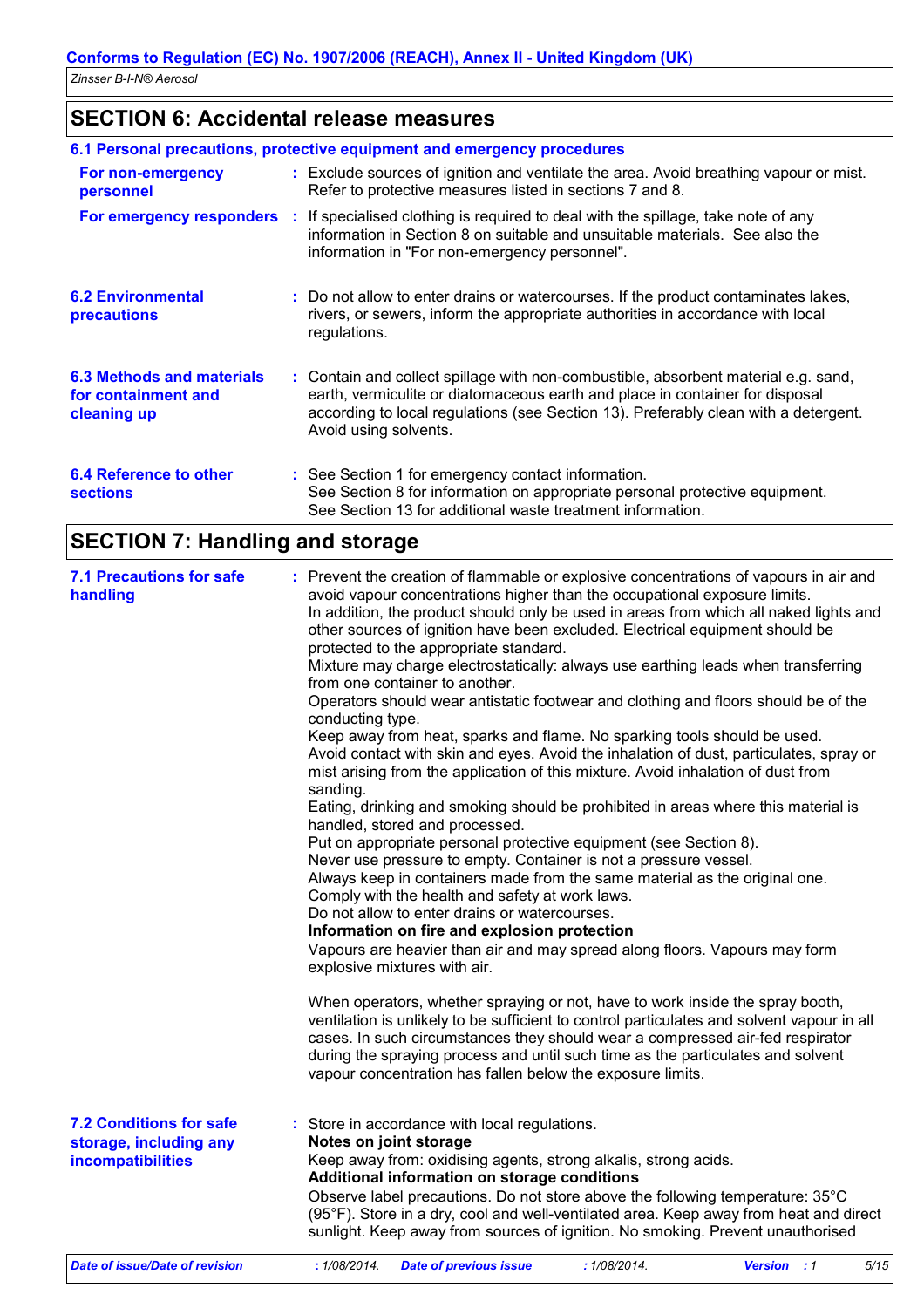### **Conforms to Regulation (EC) No. 1907/2006 (REACH), Annex II - United Kingdom (UK)**

*Zinsser B-I-N® Aerosol*

### **SECTION 7: Handling and storage**

access. Containers that have been opened must be carefully resealed and kept upright to prevent leakage.

| 7.3 Specific end use(s)                               |                  |
|-------------------------------------------------------|------------------|
| <b>Recommendations</b>                                | : Not available. |
| <b>Industrial sector specific</b><br><b>solutions</b> | : Not available. |

### **SECTION 8: Exposure controls/personal protection**

#### **8.1 Control parameters**

### **Occupational exposure limits**

| <b>Product/ingredient name</b>                  |           | <b>Exposure limit values</b>                                                                                                                                                                                                                                                                                                                                                                                                                                                                                                                                                                                                                                                                                                                                                                                                                                                                                                                                                                                          |
|-------------------------------------------------|-----------|-----------------------------------------------------------------------------------------------------------------------------------------------------------------------------------------------------------------------------------------------------------------------------------------------------------------------------------------------------------------------------------------------------------------------------------------------------------------------------------------------------------------------------------------------------------------------------------------------------------------------------------------------------------------------------------------------------------------------------------------------------------------------------------------------------------------------------------------------------------------------------------------------------------------------------------------------------------------------------------------------------------------------|
| acetone                                         |           | EH40/2005 WELs (United Kingdom (UK), 12/2011).<br>STEL: 3620 mg/m <sup>3</sup> 15 minutes.<br>STEL: 1500 ppm 15 minutes.<br>TWA: 500 ppm 8 hours.<br>TWA: 1210 mg/m <sup>3</sup> 8 hours.                                                                                                                                                                                                                                                                                                                                                                                                                                                                                                                                                                                                                                                                                                                                                                                                                             |
| ethanol                                         |           | EH40/2005 WELs (United Kingdom (UK), 12/2011).<br>TWA: 1920 mg/m <sup>3</sup> 8 hours.<br>TWA: 1000 ppm 8 hours.                                                                                                                                                                                                                                                                                                                                                                                                                                                                                                                                                                                                                                                                                                                                                                                                                                                                                                      |
| liquefied petroleum gas                         |           | EH40/2005 WELs (United Kingdom (UK), 12/2011).<br>STEL: 2180 mg/m <sup>3</sup> 15 minutes.<br>STEL: 1250 ppm 15 minutes.<br>TWA: 1750 mg/m <sup>3</sup> 8 hours.<br>TWA: 1000 ppm 8 hours.                                                                                                                                                                                                                                                                                                                                                                                                                                                                                                                                                                                                                                                                                                                                                                                                                            |
| dimethoxymethane                                |           | EH40/2005 WELs (United Kingdom (UK), 12/2011).<br>STEL: 3950 mg/m <sup>3</sup> 15 minutes.<br>STEL: 1250 ppm 15 minutes.<br>TWA: 1000 ppm 8 hours.<br>TWA: 3160 mg/m <sup>3</sup> 8 hours.                                                                                                                                                                                                                                                                                                                                                                                                                                                                                                                                                                                                                                                                                                                                                                                                                            |
| methanol                                        |           | EH40/2005 WELs (United Kingdom (UK), 12/2011). Absorbed<br>through skin.<br>STEL: 333 mg/m <sup>3</sup> 15 minutes.<br>STEL: 250 ppm 15 minutes.<br>TWA: 266 mg/m <sup>3</sup> 8 hours.<br>TWA: 200 ppm 8 hours.                                                                                                                                                                                                                                                                                                                                                                                                                                                                                                                                                                                                                                                                                                                                                                                                      |
| <b>Recommended monitoring</b><br>procedures     | required. | : If this product contains ingredients with exposure limits, personal, workplace<br>atmosphere or biological monitoring may be required to determine the effectiveness<br>of the ventilation or other control measures and/or the necessity to use respiratory<br>protective equipment. Reference should be made to monitoring standards, such as<br>the following: European Standard EN 689 (Workplace atmospheres - Guidance for<br>the assessment of exposure by inhalation to chemical agents for comparison with<br>limit values and measurement strategy) European Standard EN 14042 (Workplace<br>atmospheres - Guide for the application and use of procedures for the assessment<br>of exposure to chemical and biological agents) European Standard EN 482<br>(Workplace atmospheres - General requirements for the performance of procedures<br>for the measurement of chemical agents) Reference to national guidance<br>documents for methods for the determination of hazardous substances will also be |
| <b>DNELS/DMELS</b><br>No DNELs/DMELs available. |           |                                                                                                                                                                                                                                                                                                                                                                                                                                                                                                                                                                                                                                                                                                                                                                                                                                                                                                                                                                                                                       |
| <b>PNECs</b><br>No PNECs available              |           |                                                                                                                                                                                                                                                                                                                                                                                                                                                                                                                                                                                                                                                                                                                                                                                                                                                                                                                                                                                                                       |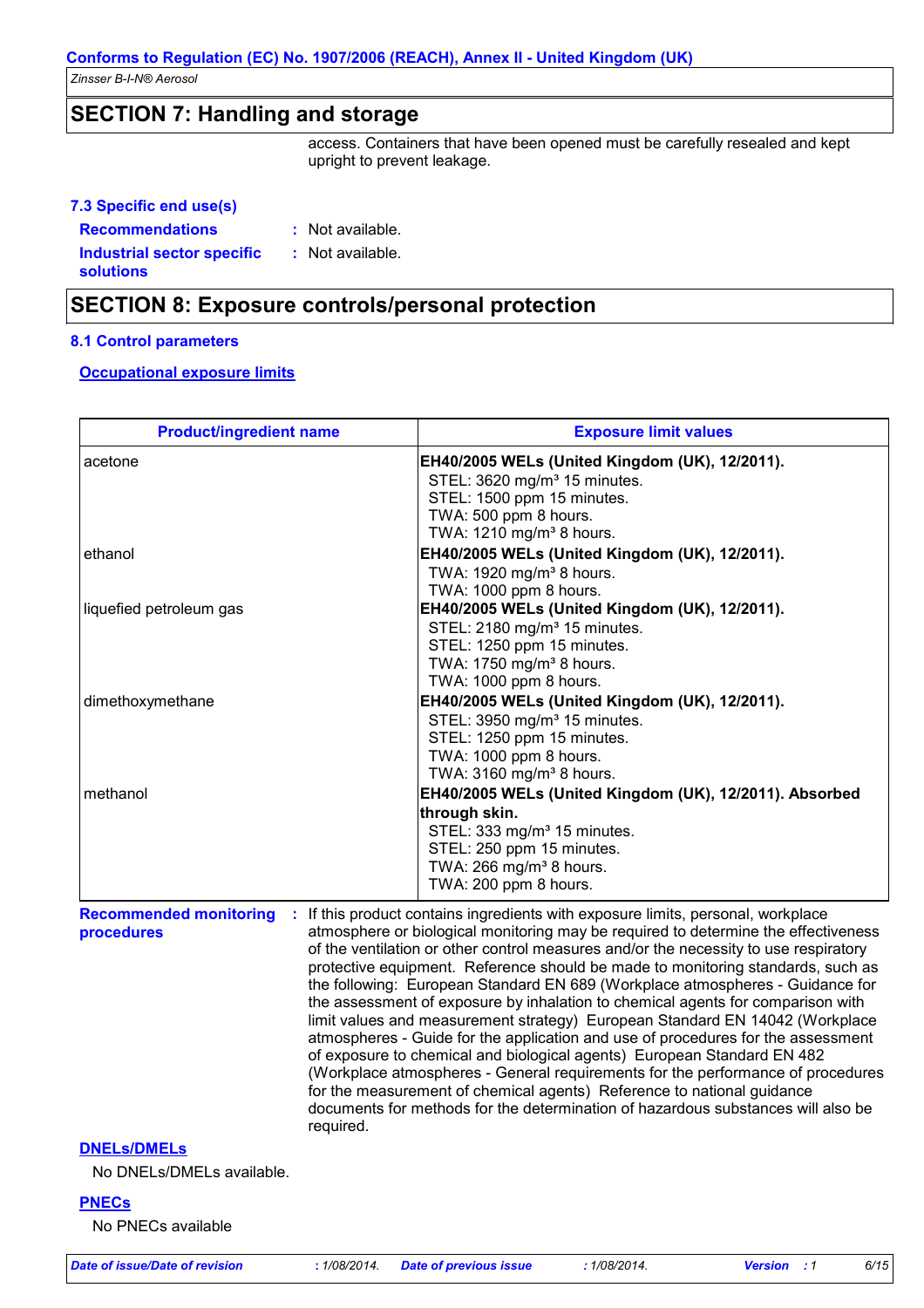### **SECTION 8: Exposure controls/personal protection**

| <b>8.2 Exposure controls</b>                                                            |                                                                                                                                                                                                                                                                                                                                                                                                                                                                                                                                                                                                                                                                                                                                  |
|-----------------------------------------------------------------------------------------|----------------------------------------------------------------------------------------------------------------------------------------------------------------------------------------------------------------------------------------------------------------------------------------------------------------------------------------------------------------------------------------------------------------------------------------------------------------------------------------------------------------------------------------------------------------------------------------------------------------------------------------------------------------------------------------------------------------------------------|
| <b>Appropriate engineering</b><br><b>controls</b>                                       | : Provide adequate ventilation. Where reasonably practicable, this should be<br>achieved by the use of local exhaust ventilation and good general extraction. If<br>these are not sufficient to maintain concentrations of particulates and solvent<br>vapours below the OEL, suitable respiratory protection must be worn.                                                                                                                                                                                                                                                                                                                                                                                                      |
| <b>Individual protection measures</b>                                                   |                                                                                                                                                                                                                                                                                                                                                                                                                                                                                                                                                                                                                                                                                                                                  |
| <b>Hygiene measures</b>                                                                 | : Wash hands, forearms and face thoroughly after handling chemical products, before<br>eating, smoking and using the lavatory and at the end of the working period.<br>Appropriate techniques should be used to remove potentially contaminated clothing.<br>Contaminated work clothing should not be allowed out of the workplace. Wash<br>contaminated clothing before reusing. Ensure that eyewash stations and safety<br>showers are close to the workstation location.                                                                                                                                                                                                                                                      |
| <b>Eye/face protection</b>                                                              | : Safety glasses with side shields. (EN166)                                                                                                                                                                                                                                                                                                                                                                                                                                                                                                                                                                                                                                                                                      |
| <b>Skin protection</b>                                                                  |                                                                                                                                                                                                                                                                                                                                                                                                                                                                                                                                                                                                                                                                                                                                  |
| <b>Hand protection</b>                                                                  |                                                                                                                                                                                                                                                                                                                                                                                                                                                                                                                                                                                                                                                                                                                                  |
| combination of chemicals.<br>replacement must be followed.<br>maintenance.<br>occurred. | There is no one glove material or combination of materials that will give unlimited resistance to any individual or<br>The breakthrough time must be greater than the end use time of the product.<br>The instructions and information provided by the glove manufacturer on use, storage, maintenance and<br>Gloves should be replaced regularly and if there is any sign of damage to the glove material.<br>Always ensure that gloves are free from defects and that they are stored and used correctly.<br>The performance or effectiveness of the glove may be reduced by physical/chemical damage and poor<br>Barrier creams may help to protect the exposed areas of the skin but should not be applied once exposure has |
| <b>Gloves</b>                                                                           | : For prolonged or repeated handling, use the following type of gloves:                                                                                                                                                                                                                                                                                                                                                                                                                                                                                                                                                                                                                                                          |
|                                                                                         | Recommended: disposable vinyl, natural rubber (latex).                                                                                                                                                                                                                                                                                                                                                                                                                                                                                                                                                                                                                                                                           |
|                                                                                         | The recommendation for the type or types of glove to use when handling this<br>product is based on information from the following source:<br>EN 374-3: 2003                                                                                                                                                                                                                                                                                                                                                                                                                                                                                                                                                                      |
|                                                                                         | The user must check that the final choice of type of glove selected for handling this<br>product is the most appropriate and takes into account the particular conditions of<br>use, as included in the user's risk assessment.                                                                                                                                                                                                                                                                                                                                                                                                                                                                                                  |
| <b>Body protection</b>                                                                  | : Personnel should wear antistatic clothing made of natural fibres or of high-<br>temperature-resistant synthetic fibres. (EN 1149-1)                                                                                                                                                                                                                                                                                                                                                                                                                                                                                                                                                                                            |
| <b>Other skin protection</b>                                                            | : Appropriate footwear and any additional skin protection measures should be<br>selected based on the task being performed and the risks involved and should be<br>approved by a specialist before handling this product.                                                                                                                                                                                                                                                                                                                                                                                                                                                                                                        |
| <b>Respiratory protection</b>                                                           | : If workers are exposed to concentrations above the exposure limit, they must use<br>appropriate, certified respirators.                                                                                                                                                                                                                                                                                                                                                                                                                                                                                                                                                                                                        |
|                                                                                         | Dry sanding, flame cutting and/or welding of the dry paint film will give rise to dust<br>and/or hazardous fumes. Wet sanding/flatting should be used wherever possible. If<br>exposure cannot be avoided by the provision of local exhaust ventilation, suitable<br>respiratory protective equipment should be used.                                                                                                                                                                                                                                                                                                                                                                                                            |
|                                                                                         | Respirator selection must be based on known or anticipated exposure levels, the<br>hazards of the product and the safe working limits of the selected respirator.<br>Recommended: When spraying wear suitable respiratory equipment : organic<br>vapour (Type AX) and particulate filter (EN 141)                                                                                                                                                                                                                                                                                                                                                                                                                                |
| <b>Environmental exposure</b><br>controls                                               | Do not allow to enter drains or watercourses.                                                                                                                                                                                                                                                                                                                                                                                                                                                                                                                                                                                                                                                                                    |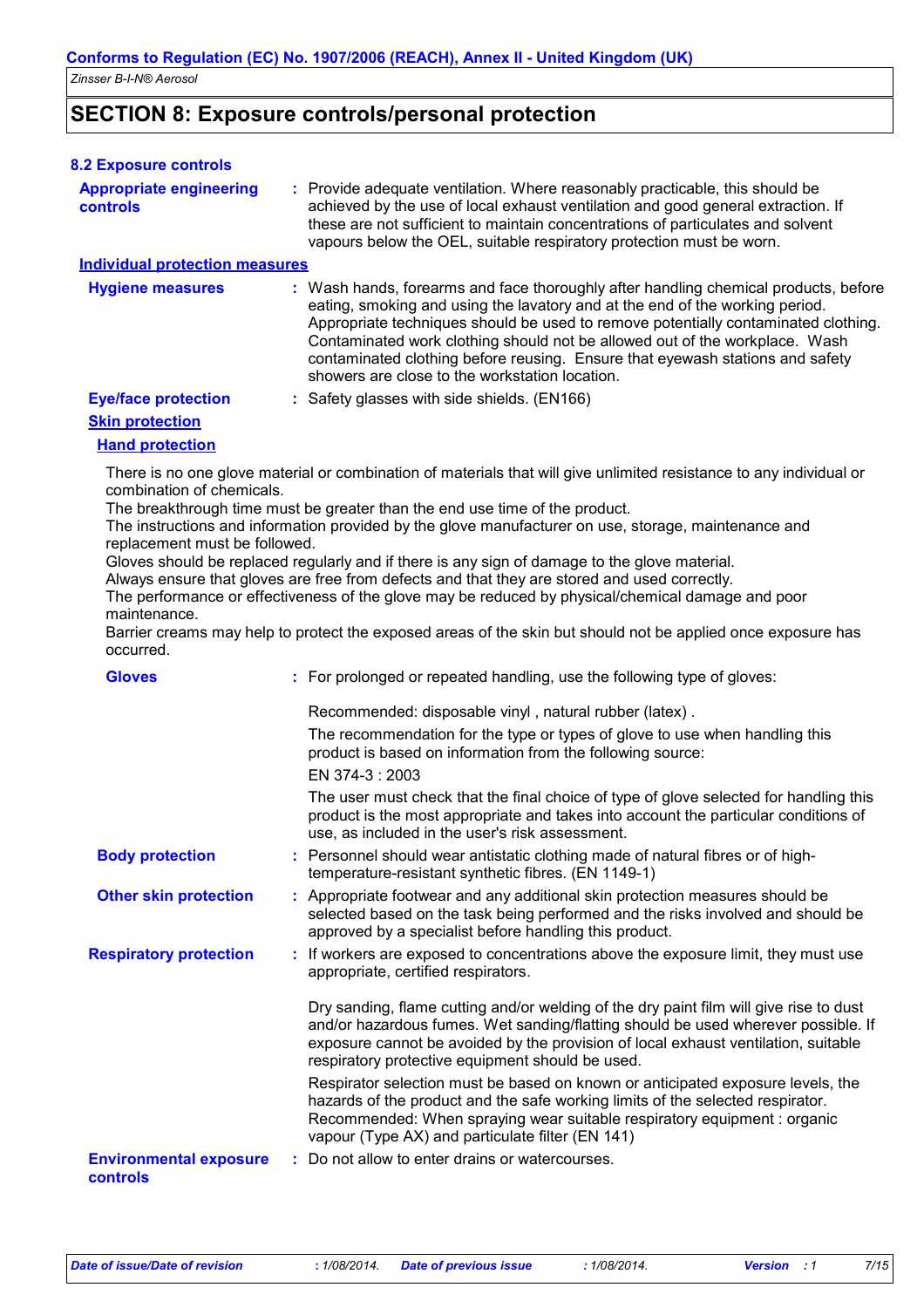# **SECTION 9: Physical and chemical properties**

| 9.1 Information on basic physical and chemical properties  |                                                                                                                                                                                                                                                                                                                                                                                                              |
|------------------------------------------------------------|--------------------------------------------------------------------------------------------------------------------------------------------------------------------------------------------------------------------------------------------------------------------------------------------------------------------------------------------------------------------------------------------------------------|
| <b>Appearance</b>                                          |                                                                                                                                                                                                                                                                                                                                                                                                              |
| <b>Physical state</b>                                      | : Liquid. [Aerosol.]                                                                                                                                                                                                                                                                                                                                                                                         |
| <b>Colour</b>                                              | : White.                                                                                                                                                                                                                                                                                                                                                                                                     |
| <b>Odour</b>                                               | : Ketone-like                                                                                                                                                                                                                                                                                                                                                                                                |
| pH                                                         | Not available.                                                                                                                                                                                                                                                                                                                                                                                               |
| <b>Melting point/freezing point</b>                        | $:$ <-100 $^{\circ}$ C                                                                                                                                                                                                                                                                                                                                                                                       |
| <b>Initial boiling point and</b><br>boiling range          | : Not available.                                                                                                                                                                                                                                                                                                                                                                                             |
| <b>Flash point</b>                                         | : Closed cup: $-70^{\circ}$ C                                                                                                                                                                                                                                                                                                                                                                                |
| <b>Evaporation rate</b>                                    | $:$ >1 compared with Butyl acetate.                                                                                                                                                                                                                                                                                                                                                                          |
| <b>Flammability (solid, gas)</b>                           | Highly flammable in the presence of the following materials or conditions: open<br>flames, sparks and static discharge and heat.<br>Slightly flammable in the presence of the following materials or conditions:<br>shocks and mechanical impacts.<br>Container explosion may occur under fire conditions or when heated. Vapour<br>may travel a considerable distance to source of ignition and flash back. |
| <b>Burning time</b>                                        | : Not applicable.                                                                                                                                                                                                                                                                                                                                                                                            |
| <b>Burning rate</b>                                        | : Not applicable.                                                                                                                                                                                                                                                                                                                                                                                            |
| <b>Upper/lower flammability or</b><br>explosive limits     | : Lower: 1.4% Upper: 19%                                                                                                                                                                                                                                                                                                                                                                                     |
| <b>Vapour pressure</b>                                     | : 400 kPa [room temperature]                                                                                                                                                                                                                                                                                                                                                                                 |
| <b>Vapour density</b>                                      | : $>1$ (Air = 1)                                                                                                                                                                                                                                                                                                                                                                                             |
| <b>Relative density</b>                                    | : 1                                                                                                                                                                                                                                                                                                                                                                                                          |
| <b>Solubility(ies)</b>                                     | Easily soluble in the following materials: methanol and acetone.<br>Insoluble in the following materials: cold water, hot water, diethyl ether and n-<br>octanol.                                                                                                                                                                                                                                            |
| <b>Solubility in water</b>                                 | : Not available.                                                                                                                                                                                                                                                                                                                                                                                             |
| Partition coefficient: n-octanol/: Not available.<br>water |                                                                                                                                                                                                                                                                                                                                                                                                              |
| <b>Auto-ignition temperature</b>                           | : Not available.                                                                                                                                                                                                                                                                                                                                                                                             |
| <b>Decomposition temperature</b>                           | : Not available.                                                                                                                                                                                                                                                                                                                                                                                             |
| <b>Viscosity</b>                                           | : Not available.                                                                                                                                                                                                                                                                                                                                                                                             |
| <b>Explosive properties</b>                                | Highly explosive in the presence of the following materials or conditions: open<br>flames, sparks and static discharge, heat and shocks and mechanical impacts.<br>Pressurised container: protect from sunlight and do not expose to temperature<br>exceeding 50°C. Do not pierce or burn, even after use.                                                                                                   |
| <b>Oxidising properties</b>                                | : Not available.                                                                                                                                                                                                                                                                                                                                                                                             |
| 9.2 Other information                                      |                                                                                                                                                                                                                                                                                                                                                                                                              |
| <b>Aerosol product</b>                                     |                                                                                                                                                                                                                                                                                                                                                                                                              |
| <b>Type of aerosol</b>                                     | : Spray                                                                                                                                                                                                                                                                                                                                                                                                      |
| <b>Heat of combustion</b>                                  | : $-11.49$ kJ/g                                                                                                                                                                                                                                                                                                                                                                                              |
| No additional information.                                 |                                                                                                                                                                                                                                                                                                                                                                                                              |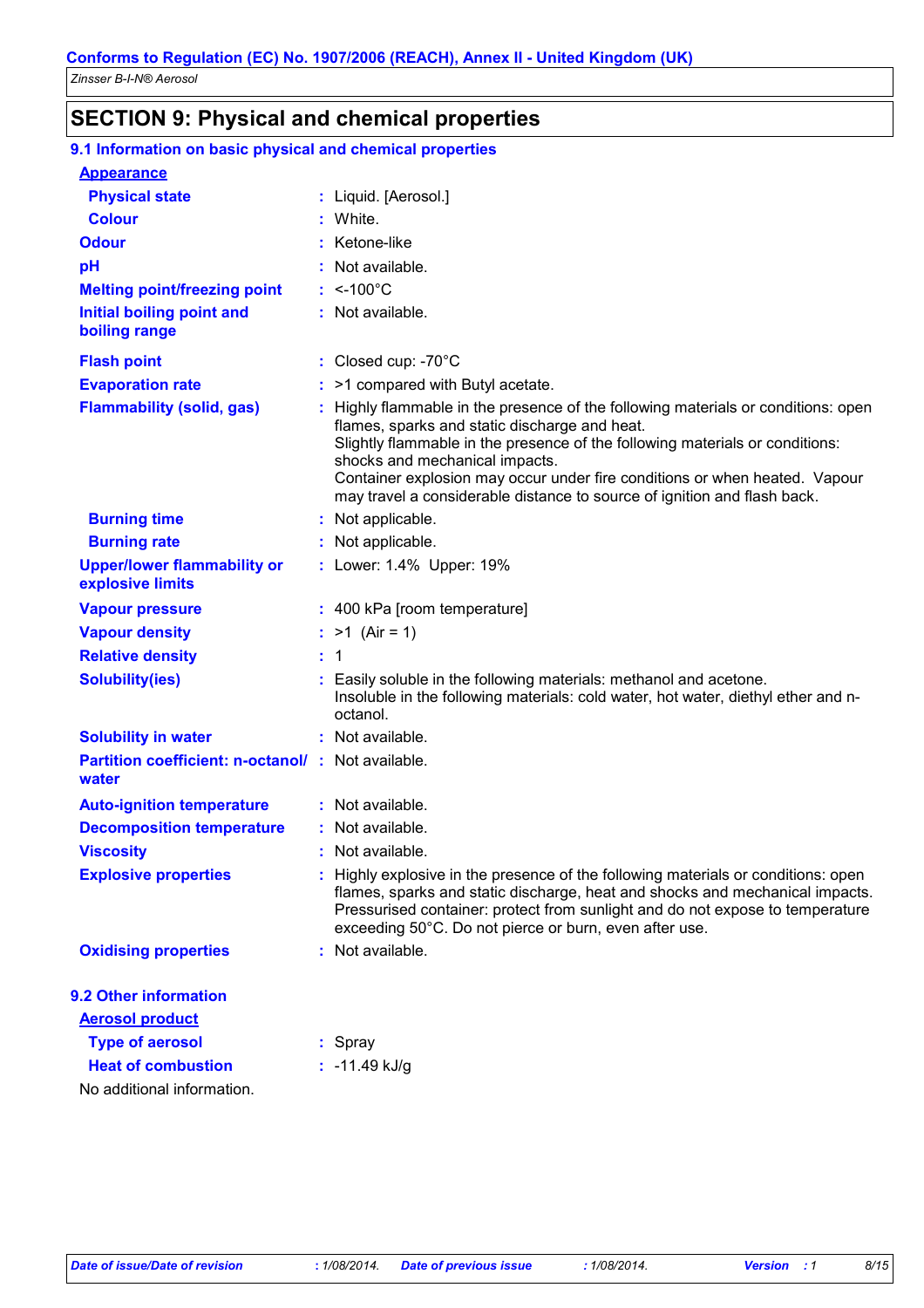### **SECTION 10: Stability and reactivity**

| <b>10.1 Reactivity</b>                          |    | : No specific test data related to reactivity available for this product or its ingredients.                                                                                                  |
|-------------------------------------------------|----|-----------------------------------------------------------------------------------------------------------------------------------------------------------------------------------------------|
| <b>10.2 Chemical stability</b>                  |    | : Stable under recommended storage and handling conditions (see Section 7).                                                                                                                   |
| 10.3 Possibility of<br>hazardous reactions      |    | : Under normal conditions of storage and use, hazardous reactions will not occur.                                                                                                             |
| <b>10.4 Conditions to avoid</b>                 |    | : When exposed to high temperatures may produce hazardous decomposition<br>products.                                                                                                          |
| 10.5 Incompatible materials                     | ÷. | Keep away from the following materials to prevent strong exothermic reactions:<br>oxidising agents, strong alkalis, strong acids.                                                             |
| <b>10.6 Hazardous</b><br>decomposition products |    | : Under normal conditions of storage and use, hazardous decomposition products<br>should not be produced.<br>If involved in a fire, toxic gases including CO, CO2 and smoke can be generated. |

### **SECTION 11: Toxicological information**

### **11.1 Information on toxicological effects**

There are no data available on the mixture itself. See Sections 2 and 3 for details.

Exposure to component solvent vapour concentrations in excess of the stated occupational exposure limit may result in adverse health effects such as mucous membrane and respiratory system irritation and adverse effects on the kidneys, liver and central nervous system. Symptoms and signs include headache, dizziness, fatigue, muscular weakness, drowsiness and, in extreme cases, loss of consciousness.

Solvents may cause some of the above effects by absorption through the skin. Repeated or prolonged contact with the mixture may cause removal of natural fat from the skin, resulting in non-allergic contact dermatitis and absorption through the skin.

If splashed in the eyes, the liquid may cause irritation and reversible damage.

Ingestion may cause nausea, diarrhea and vomiting.

This takes into account, where known, delayed and immediate effects and also chronic effects of components from short-term and long-term exposure by oral, inhalation and dermal routes of exposure and eye contact.

Contains resin acids and rosin acids, fumarated, esters with glycerol. May produce an allergic reaction.

# **Acute toxicity**

| <b>Product/ingredient name</b> | <b>Result</b>                 | <b>Species</b> | <b>Dose</b>              | <b>Exposure</b> |
|--------------------------------|-------------------------------|----------------|--------------------------|-----------------|
| acetone                        | LD50 Oral                     | Rat            | 5800 mg/kg               |                 |
| ethanol                        | <b>LC50 Inhalation Vapour</b> | Rat            | 124700 mg/m <sup>3</sup> | 4 hours         |
|                                | LD50 Oral                     | Rat            | 7 g/kg                   |                 |
| dimethoxymethane               | <b>LC50 Inhalation Vapour</b> | Mouse          | 57 g/m <sup>3</sup>      | 7 hours         |
|                                | LD50 Oral                     | Rat            | 6653 mg/kg               |                 |
| methanol                       | <b>LC50 Inhalation Gas.</b>   | Cat            | 23600 ppm                | 6 hours         |
|                                | <b>LC50 Inhalation Gas.</b>   | Rat            | 145000 ppm               | 1 hours         |
|                                | LD50 Intraperitoneal          | Rabbit         | 1826 mg/kg               |                 |
|                                | LD50 Oral                     | Mouse          | 5800 mg/kg               |                 |

**Conclusion/Summary :** Not available.

#### **Acute toxicity estimates**

Not available.

#### **Irritation/Corrosion**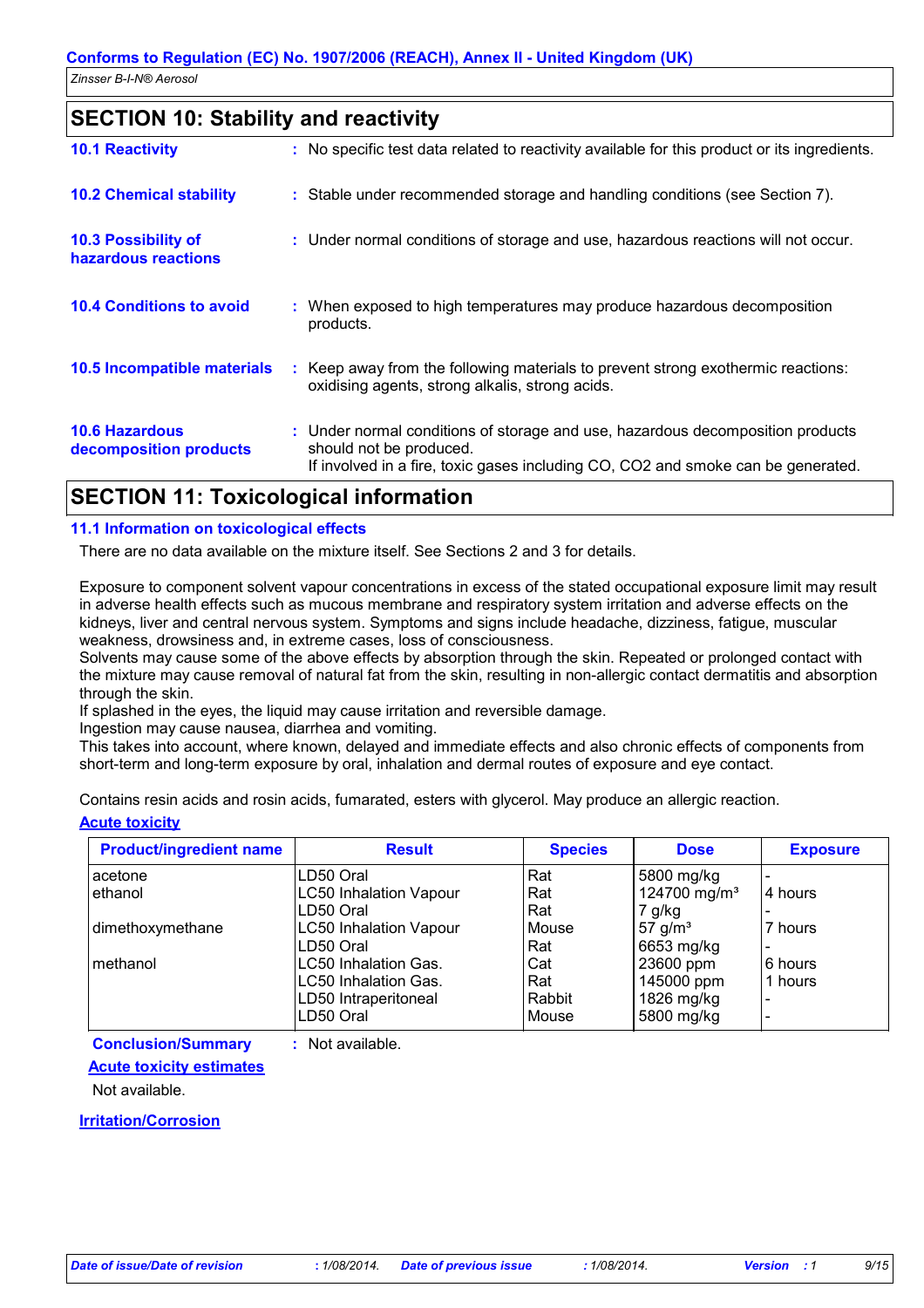### **SECTION 11: Toxicological information**

| <b>Product/ingredient name</b> | <b>Result</b>                                        | <b>Species</b>   | <b>Score</b>                                         | <b>Exposure</b>               | <b>Observation</b>       |
|--------------------------------|------------------------------------------------------|------------------|------------------------------------------------------|-------------------------------|--------------------------|
| acetone                        | Eyes - Mild irritant                                 | Human            | $\overline{\phantom{0}}$                             | 186300 parts                  | $\overline{a}$           |
|                                |                                                      |                  |                                                      | per million                   |                          |
|                                | Eyes - Mild irritant                                 | Rabbit           | $\overline{\phantom{0}}$                             | 10 microliters                |                          |
|                                | Eyes - Moderate irritant                             | Rabbit           | $\overline{\phantom{0}}$                             | 24 hours 20                   |                          |
|                                |                                                      |                  |                                                      | milligrams                    |                          |
|                                | Eyes - Severe irritant<br>Skin - Mild irritant       | Rabbit<br>Rabbit | $\overline{\phantom{0}}$<br>$\overline{\phantom{0}}$ | 20 milligrams<br>24 hours 500 |                          |
|                                |                                                      |                  |                                                      | milligrams                    |                          |
|                                | Skin - Mild irritant                                 | Rabbit           | $\overline{\phantom{0}}$                             | 395                           |                          |
|                                |                                                      |                  |                                                      | milligrams                    |                          |
| ethanol                        | Eyes - Mild irritant                                 | Rabbit           | $\qquad \qquad \blacksquare$                         | 24 hours 500                  |                          |
|                                |                                                      |                  |                                                      | milligrams                    |                          |
|                                | Eyes - Moderate irritant                             | Rabbit           | $\qquad \qquad \blacksquare$                         | 0.066666667                   |                          |
|                                |                                                      |                  |                                                      | minutes 100                   |                          |
|                                |                                                      |                  |                                                      | milligrams                    |                          |
|                                | Eyes - Moderate irritant                             | Rabbit           | -                                                    | 100                           |                          |
|                                |                                                      |                  |                                                      | microliters<br>500            |                          |
|                                | Eyes - Severe irritant                               | Rabbit           | $\overline{\phantom{0}}$                             | milligrams                    |                          |
|                                | Skin - Mild irritant                                 | Rabbit           | $\blacksquare$                                       | 400                           | $\overline{\phantom{0}}$ |
|                                |                                                      |                  |                                                      | milligrams                    |                          |
|                                | Skin - Moderate irritant                             | Rabbit           | $\overline{\phantom{0}}$                             | 24 hours 20                   |                          |
|                                |                                                      |                  |                                                      | milligrams                    |                          |
| dimethoxymethane               | Eyes - Moderate irritant                             | Rabbit           | $\overline{\phantom{a}}$                             | 100                           |                          |
|                                |                                                      |                  |                                                      | microliters                   |                          |
| methanol                       | Eyes - Moderate irritant                             | Rabbit           | $\overline{\phantom{a}}$                             | 24 hours 100                  |                          |
|                                |                                                      | Rabbit           |                                                      | milligrams                    |                          |
|                                | Eyes - Moderate irritant<br>Skin - Moderate irritant | Rabbit           | $\qquad \qquad \blacksquare$<br>$\blacksquare$       | 40 milligrams<br>24 hours 20  |                          |
|                                |                                                      |                  |                                                      | milligrams                    |                          |
|                                |                                                      |                  |                                                      |                               |                          |
| <b>Conclusion/Summary</b>      | : Not available.                                     |                  |                                                      |                               |                          |
| <b>Sensitisation</b>           |                                                      |                  |                                                      |                               |                          |
| <b>Conclusion/Summary</b>      | : Not available.                                     |                  |                                                      |                               |                          |
| <b>Mutagenicity</b>            |                                                      |                  |                                                      |                               |                          |
| <b>Conclusion/Summary</b>      | : Not available.                                     |                  |                                                      |                               |                          |
| <b>Carcinogenicity</b>         |                                                      |                  |                                                      |                               |                          |
| <b>Conclusion/Summary</b>      | : Not available.                                     |                  |                                                      |                               |                          |
| <b>Reproductive toxicity</b>   |                                                      |                  |                                                      |                               |                          |
| <b>Conclusion/Summary</b>      | : Not available.                                     |                  |                                                      |                               |                          |
| <b>Teratogenicity</b>          |                                                      |                  |                                                      |                               |                          |
| <b>Conclusion/Summary</b>      | : Not available.                                     |                  |                                                      |                               |                          |
|                                |                                                      |                  |                                                      |                               |                          |

#### **Specific target organ toxicity (single exposure)**

| <b>Product/ingredient name</b> | <b>Category</b> | <b>Route of</b><br>exposure | <b>Target organs</b> |
|--------------------------------|-----------------|-----------------------------|----------------------|
| l acetone                      | Category 3      | Not applicable.             | Narcotic effects     |
| I methanol                     | Category 1      | I Not determined            | l Not determined     |

**Specific target organ toxicity (repeated exposure)**

Not available.

### **Aspiration hazard**

Not available.

#### **Other information :**

: Not available.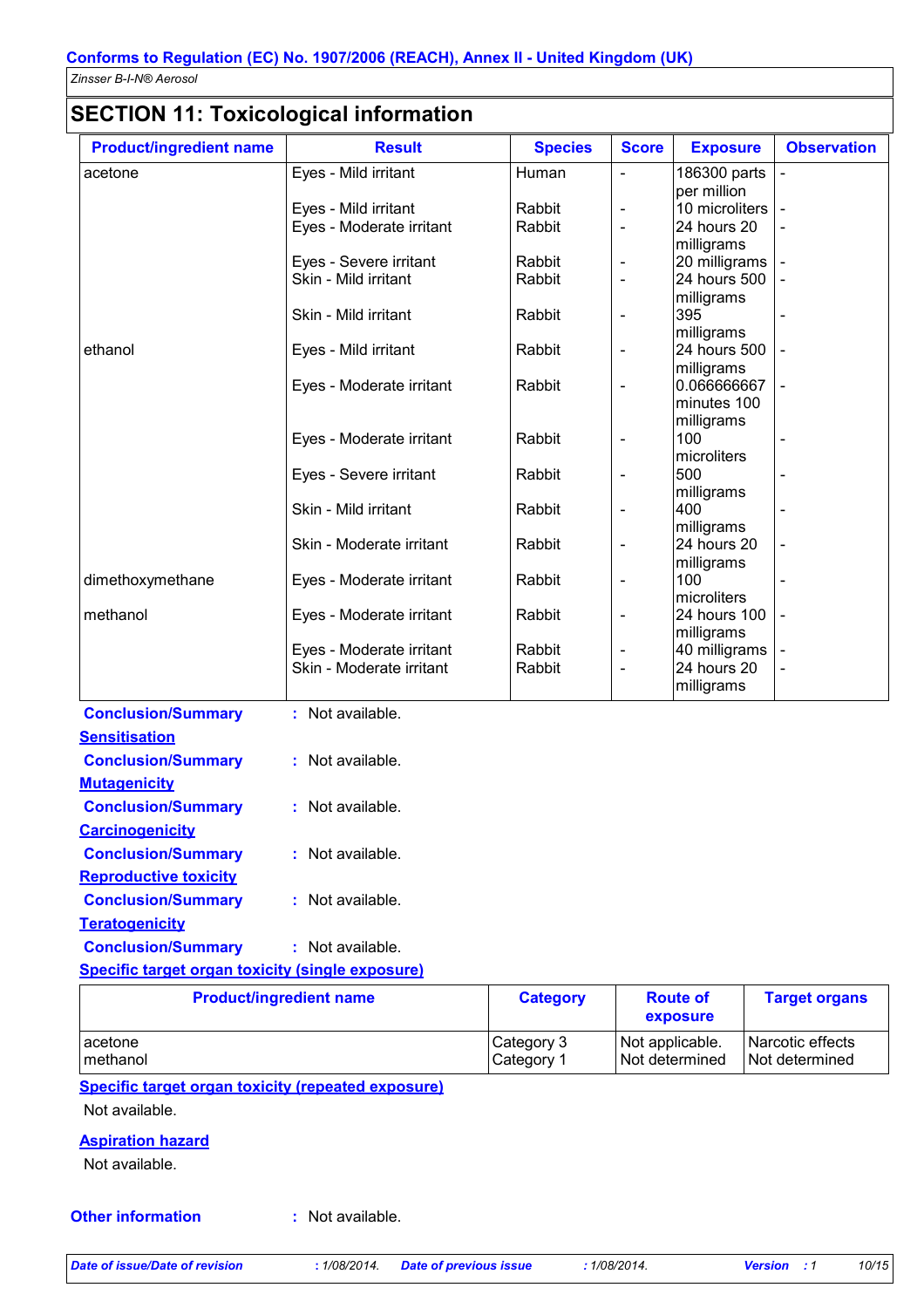# **SECTION 12: Ecological information**

### **12.1 Toxicity**

There are no data available on the mixture itself. Do not allow to enter drains or watercourses.

| <b>Product/ingredient name</b> | <b>Result</b>                               | <b>Species</b>                                                               | <b>Exposure</b> |
|--------------------------------|---------------------------------------------|------------------------------------------------------------------------------|-----------------|
| acetone                        | Acute LC50 8.64 to 8098 mg/l Fresh<br>water | Crustaceans - Ceriodaphnia<br>dubia - Neonate                                | 48 hours        |
|                                | Acute LC50 10 mg/l Fresh water              | Daphnia spec. - Daphnia magna                                                | 48 hours        |
|                                | Acute LC50 100 mg/l Fresh water             | Fish - Pimephales promelas -<br>Juvenile (Fledgling, Hatchling,<br>Weanling) | 96 hours        |
|                                | Acute LC50 7.88 to 7280 mg/l Fresh<br>water | Fish - Pimephales promelas                                                   | 96 hours        |
|                                | Chronic NOEC 4.95 mg/l Marine water         | Algae - Ulva pertusa                                                         | 96 hours        |
|                                | Chronic NOEC 0.1 ml/L Fresh water           | Daphnia spec. - Daphnia<br>magna - Neonate                                   | 21 days         |
| ethanol                        | Acute EC50 17.921 mg/l Marine water         | Algae - Ulva pertusa                                                         | 96 hours        |
|                                | Acute LC50 25500 µg/l Marine water          | Crustaceans - Artemia<br>franciscana - Larvae                                | 48 hours        |
|                                | Acute LC50 5680 mg/l Fresh water            | Daphnia spec. - Daphnia<br>magna - Neonate                                   | 48 hours        |
|                                | Acute LC50 12720 ppm Fresh water            | Fish - Pimephales promelas                                                   | 96 hours        |
|                                | Chronic NOEC 4.995 mg/l Marine<br>water     | Algae - Ulva pertusa                                                         | 96 hours        |
|                                | Chronic NOEC 0.375 ul/L Fresh water         | Fish - Gambusia holbrooki -<br>Larvae                                        | 12 weeks        |
| dimethoxymethane               | Acute LC50 6990000 µg/l Fresh water         | Fish - Pimephales promelas                                                   | 96 hours        |
| methanol                       | Acute EC50 16.912 mg/l Marine water         | Algae - Ulva pertusa                                                         | 96 hours        |
|                                | Acute LC50 3289 mg/l Fresh water            | Daphnia spec. - Daphnia<br>magna - Neonate                                   | 48 hours        |
|                                | Acute LC50 1000 mg/l Fresh water            | Fish - Lepomis macrochirus                                                   | 96 hours        |
|                                | Acute LC50 100 mg/l Fresh water             | Fish - Pimephales promelas -<br>Juvenile (Fledgling, Hatchling,<br>Weanling) | 96 hours        |
|                                | Acute LC50 290 mg/l Fresh water             | Fish - Danio rerio - Egg                                                     | 96 hours        |

**Conclusion/Summary :** Not available.

### **12.2 Persistence and degradability**

| <b>Product/ingredient name</b> | Test | <b>Result</b>               | <b>Dose</b> | <b>Inoculum</b> |
|--------------------------------|------|-----------------------------|-------------|-----------------|
| l ethanol                      |      | 97.36 % - Readily - 20 days |             |                 |
|                                |      | 67.74 % - Readily - 5 days  |             |                 |
| dimethoxymethane               |      | $>80$ % - Readily - 4 days  |             |                 |

| <b>Conclusion/Summary</b>                          | : Not available.         |                   |                                          |
|----------------------------------------------------|--------------------------|-------------------|------------------------------------------|
| <b>Product/ingredient name</b>                     | <b>Aquatic half-life</b> | <b>Photolysis</b> | Biodegradability                         |
| acetone<br>ethanol<br>dimethoxymethane<br>methanol |                          |                   | Readily<br>Readily<br>Readily<br>Readily |

### **12.3 Bioaccumulative potential**

| <b>Product/ingredient name</b> | $LogP_{ow}$     | <b>BCF</b> | <b>Potential</b> |
|--------------------------------|-----------------|------------|------------------|
| acetone                        | $-0.27$ to 0.58 |            | l low            |
| ethanol                        | $-0.3$          |            | low              |
| dimethoxymethane               | 0.18            |            | low              |
| methanol                       | $-0.7$          |            | low              |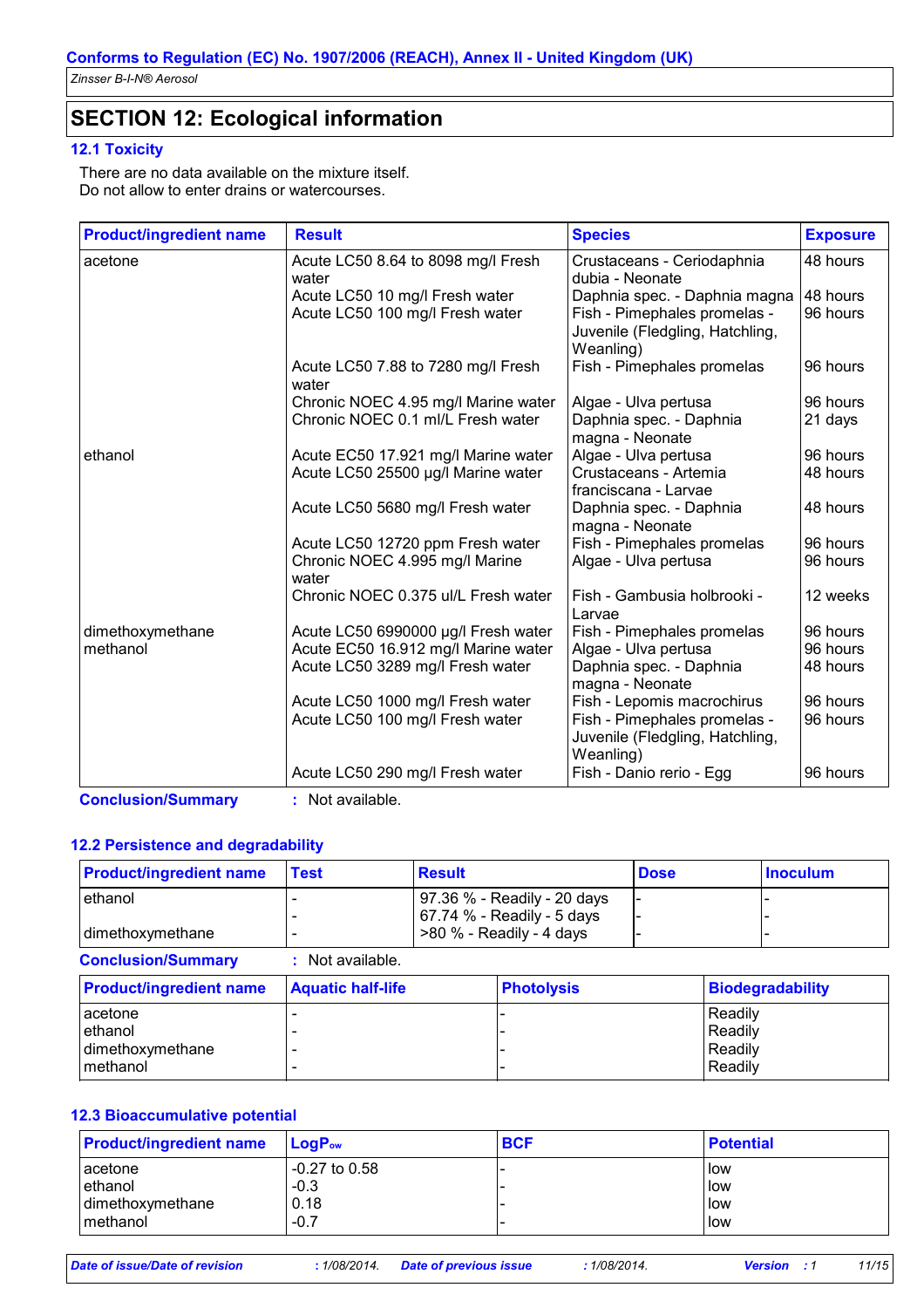### **SECTION 12: Ecological information**

| 12.4 Mobility in soil                                   |                                                     |
|---------------------------------------------------------|-----------------------------------------------------|
| <b>Soil/water partition</b><br><b>coefficient (Koc)</b> | : Not available.                                    |
| <b>Mobility</b>                                         | : Volatile.                                         |
| 12.5 Results of PBT and vPvB assessment                 |                                                     |
| <b>PBT</b>                                              | : Not applicable.                                   |
| <b>vPvB</b>                                             | : Not applicable.                                   |
| <b>12.6 Other adverse effects</b>                       | : No known significant effects or critical hazards. |
|                                                         |                                                     |

## **SECTION 13: Disposal considerations**

| <b>13.1 Waste treatment methods</b> |                                                                                                                                                                                                                                                                                                                                                                                                                                                                                                                                                      |
|-------------------------------------|------------------------------------------------------------------------------------------------------------------------------------------------------------------------------------------------------------------------------------------------------------------------------------------------------------------------------------------------------------------------------------------------------------------------------------------------------------------------------------------------------------------------------------------------------|
| <b>Product</b>                      |                                                                                                                                                                                                                                                                                                                                                                                                                                                                                                                                                      |
| <b>Methods of disposal</b>          | : The generation of waste should be avoided or minimised wherever possible.<br>Disposal of this product, solutions and any by-products should at all times comply<br>with the requirements of environmental protection and waste disposal legislation<br>and any regional local authority requirements. Dispose of surplus and non-<br>recyclable products via a licensed waste disposal contractor. Waste should not be<br>disposed of untreated to the sewer unless fully compliant with the requirements of<br>all authorities with jurisdiction. |
| <b>Hazardous waste</b>              | $:$ Yes.                                                                                                                                                                                                                                                                                                                                                                                                                                                                                                                                             |
| <b>Disposal considerations</b>      | : Do not allow to enter drains or watercourses.<br>Dispose of according to all federal, state and local applicable regulations.<br>If this product is mixed with other wastes, the original waste product code may no<br>longer apply and the appropriate code should be assigned.<br>For further information, contact your local waste authority.                                                                                                                                                                                                   |

#### **European waste catalogue (EWC)**

The European Waste Catalogue classification of this product, when disposed of as waste, is:

| <b>Waste code</b>              | <b>Waste designation</b>                                                                                                                                                                                                                                                |  |
|--------------------------------|-------------------------------------------------------------------------------------------------------------------------------------------------------------------------------------------------------------------------------------------------------------------------|--|
| 20 01 27*                      | paint, inks, adhesives and resins containing dangerous substances                                                                                                                                                                                                       |  |
| <b>Packaging</b>               |                                                                                                                                                                                                                                                                         |  |
| <b>Methods of disposal</b>     | : The generation of waste should be avoided or minimised wherever possible. Waste<br>packaging should be recycled. Incineration or landfill should only be considered<br>when recycling is not feasible.                                                                |  |
| <b>Disposal considerations</b> | : Using information provided in this safety data sheet, advice should be obtained from<br>the relevant waste authority on the classification of empty containers.<br>Empty containers must be scrapped or reconditioned.<br>Not emptied containers are hazardous waste. |  |
| <b>Special precautions</b>     | : This material and its container must be disposed of in a safe way. Empty containers<br>or liners may retain some product residues. Do not puncture or incinerate container.                                                                                           |  |
|                                |                                                                                                                                                                                                                                                                         |  |

# **SECTION 14: Transport information**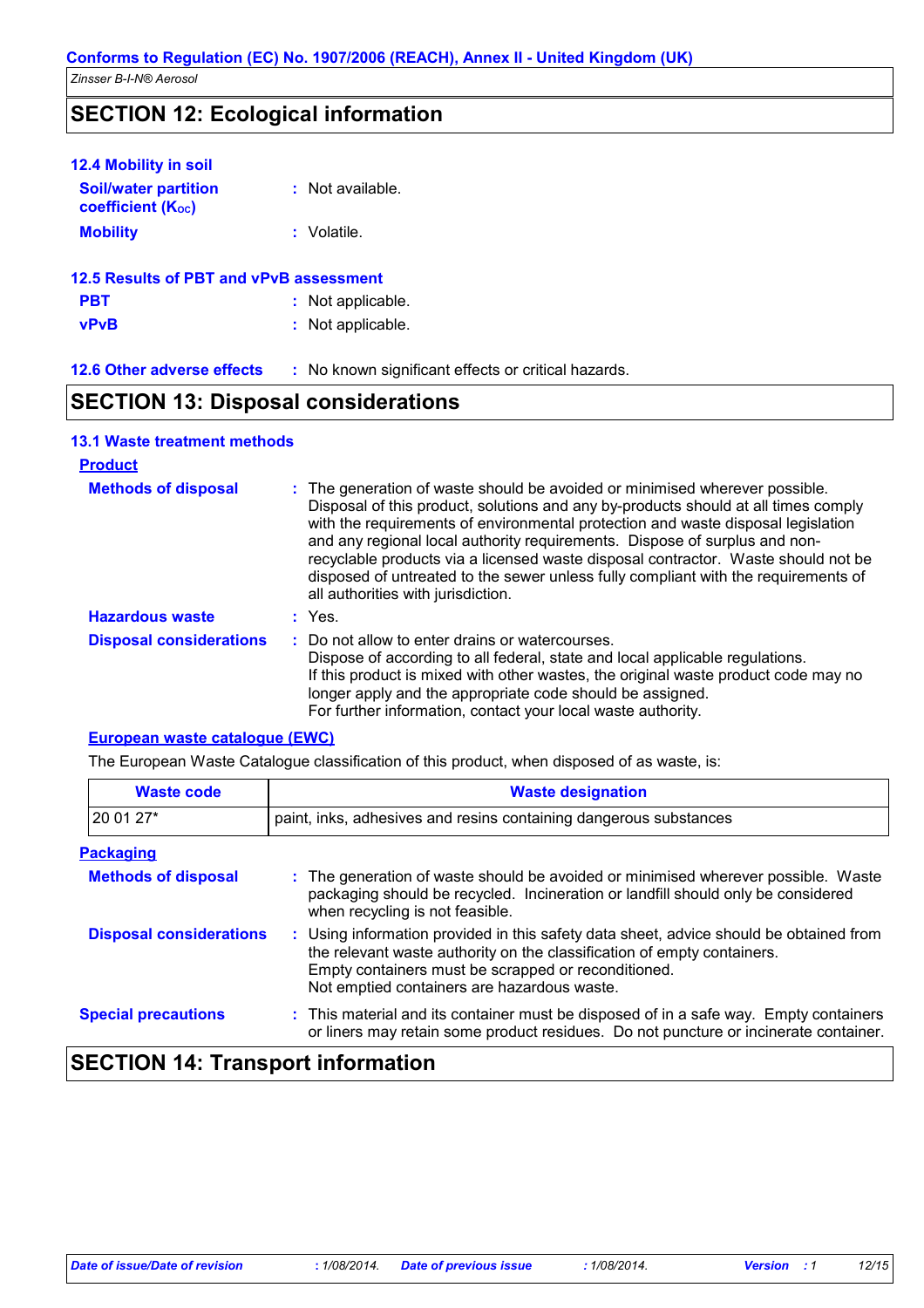### **SECTION 14: Transport information**

|                                           | <b>ADR/RID</b>                                                                                                                        | <b>IMDG</b>                                                                                                         | <b>IATA</b>                                                                                                                                                                                                                                                                                                             |
|-------------------------------------------|---------------------------------------------------------------------------------------------------------------------------------------|---------------------------------------------------------------------------------------------------------------------|-------------------------------------------------------------------------------------------------------------------------------------------------------------------------------------------------------------------------------------------------------------------------------------------------------------------------|
| 14.1 UN number                            | <b>UN1950</b>                                                                                                                         | <b>UN1950</b>                                                                                                       | <b>UN1950</b>                                                                                                                                                                                                                                                                                                           |
| 14.2 UN proper<br>shipping name           | AEROSOLS, Flammable.<br>Limited quantity                                                                                              | AEROSOLS, Flammable.<br>Limited quantity                                                                            | AEROSOLS, Flammable.                                                                                                                                                                                                                                                                                                    |
| <b>14.3 Transport</b><br>hazard class(es) | $\overline{2}$                                                                                                                        | 2.1                                                                                                                 | 2.1                                                                                                                                                                                                                                                                                                                     |
| <b>14.4 Packing</b><br>group              |                                                                                                                                       |                                                                                                                     |                                                                                                                                                                                                                                                                                                                         |
| 14.5<br><b>Environmental</b><br>hazards   | No.                                                                                                                                   | No.                                                                                                                 | No.                                                                                                                                                                                                                                                                                                                     |
| <b>Additional</b><br>information          | <b>Limited quantity:</b><br>LQ <sub>2</sub><br><b>Remarks:</b><br>(< 1L: ) Limited Quantity -<br>ADR/IMDG 3.4<br>ADR Tunnel code: (D) | <b>Emergency schedules</b><br><u>(EmS):</u><br>$F-D + S-U$<br><b>Remarks:</b><br>Limited Quantity - ADR/IMDG<br>3.4 | <b>Passenger and Cargo Aircraft</b><br>Quantity limitation: 75 kg<br>Packaging instructions: 203<br><b>Cargo Aircraft Only</b><br>Quantity limitation: 150 kg<br>Packaging instructions: 203<br><b>Limited Quantities -</b><br><b>Passenger Aircraft</b><br>Quantity limitation: 30 kg<br>Packaging instructions: Y 203 |

**user**

**14.6 Special precautions for : Transport within user's premises: always transport in closed containers that are** upright and secure. Ensure that persons transporting the product know what to do in the event of an accident or spillage.

# **SECTION 15: Regulatory information**

**15.1 Safety, health and environmental regulations/legislation specific for the substance or mixture**

The information contained in this safety data sheet does not constitute the user's own assessment of workplace risks, as required by other health and safety legislation. The provisions of the national health and safety at work regulations apply to the use of this product at work.

**CN code :** 3208 90 19

**EU Regulation (EC) No. 1907/2006 (REACH)**

**Annex XIV - List of substances subject to authorisation**

```
Annex XIV
```
None of the components are listed.

**Substances of very high concern**

None of the components are listed.

**Annex XVII - Restrictions on the manufacture,** : Not applicable.

**placing on the market and use of certain** 

**dangerous substances,**

**mixtures and articles**

**Other EU regulations**

**VOC for Ready-for-Use Mixture :** Not applicable.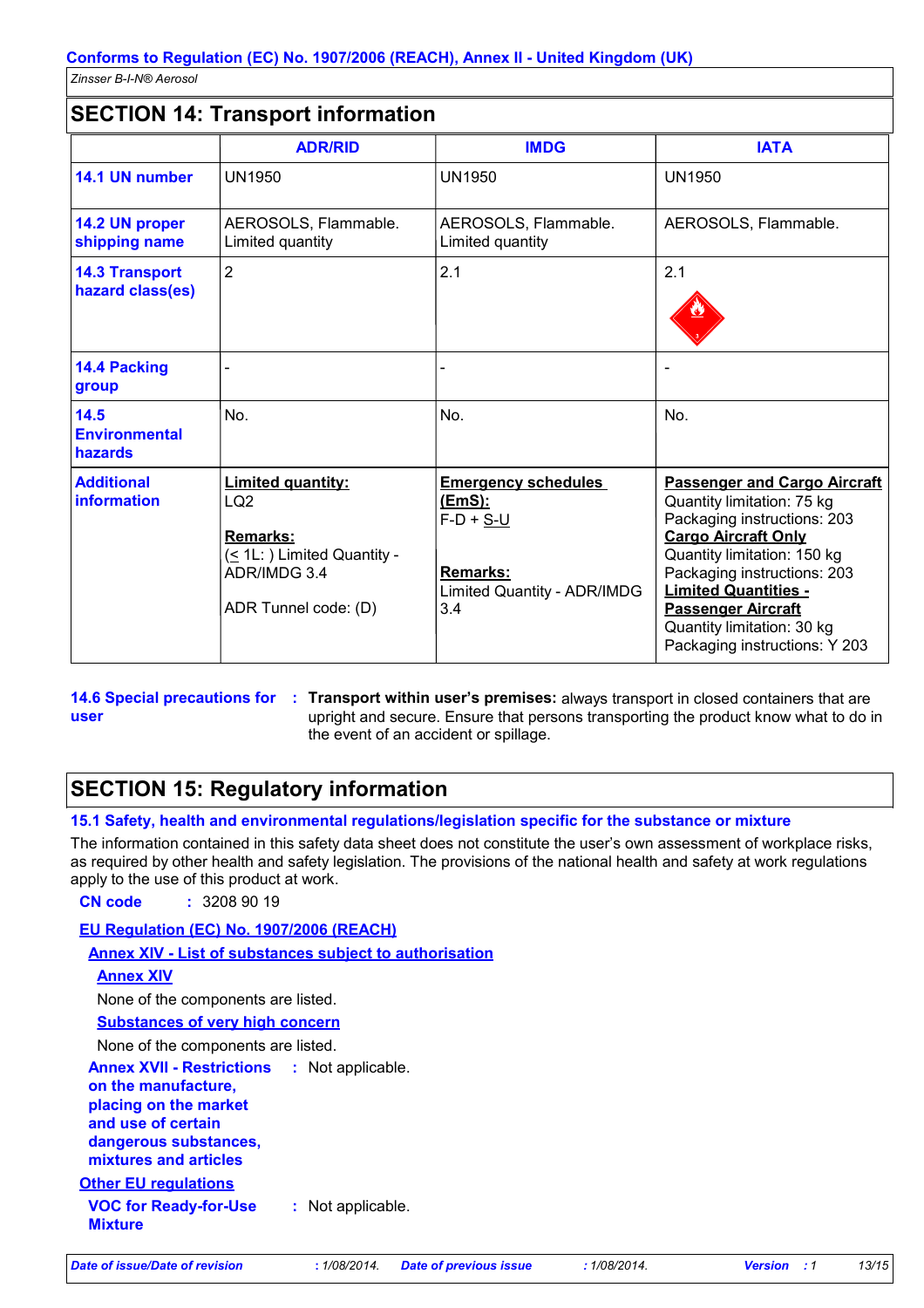| <b>SECTION 15: Regulatory information</b>                                  |                                          |  |
|----------------------------------------------------------------------------|------------------------------------------|--|
| <b>Europe inventory</b>                                                    | : All components are listed or exempted. |  |
| <b>Integrated pollution</b><br>prevention and control<br>list (IPPC) - Air | : Listed                                 |  |
| <b>Aerosol dispensers</b>                                                  | ÷                                        |  |
|                                                                            |                                          |  |
|                                                                            | <b>Extremely flammable</b>               |  |

| <b>15.2 Chemical Safety</b> |  |
|-----------------------------|--|
| <b>Assessment</b>           |  |

This product contains substances for which Chemical Safety Assessments are still **:** required.

### **SECTION 16: Other information**

 $\nabla$  Indicates information that has changed from previously issued version.

| <b>Abbreviations and</b> | $:$ ATE = Acute Toxicity Estimate                                             |
|--------------------------|-------------------------------------------------------------------------------|
| acronyms                 | CLP = Classification, Labelling and Packaging Regulation [Regulation (EC) No. |
|                          | 1272/2008]                                                                    |
|                          | DMEL = Derived Minimal Effect Level                                           |
|                          | DNEL = Derived No Effect Level                                                |
|                          | EUH statement = CLP-specific Hazard statement                                 |
|                          | PBT = Persistent, Bioaccumulative and Toxic                                   |
|                          | PNEC = Predicted No Effect Concentration                                      |
|                          | <b>RRN = REACH Registration Number</b>                                        |
|                          | vPvB = Very Persistent and Very Bioaccumulative                               |

**Procedure used to derive the classification according to Regulation (EC) No. 1272/2008 [CLP/GHS]**

|                                                                                    | <b>Classification</b>                                                                                                                                                                                                                                                                                                                             | <b>Justification</b>                                                                                                                                                                                                                                                                                                                                                                                                                                                                                                                     |
|------------------------------------------------------------------------------------|---------------------------------------------------------------------------------------------------------------------------------------------------------------------------------------------------------------------------------------------------------------------------------------------------------------------------------------------------|------------------------------------------------------------------------------------------------------------------------------------------------------------------------------------------------------------------------------------------------------------------------------------------------------------------------------------------------------------------------------------------------------------------------------------------------------------------------------------------------------------------------------------------|
| Flam. Aerosol 1, H222<br>Eye Dam. 1, H318<br>Skin Sens. 1, H317<br>STOT SE 3, H336 |                                                                                                                                                                                                                                                                                                                                                   | Expert judgment<br>Expert judgment<br>Expert judgment<br>Expert judgment                                                                                                                                                                                                                                                                                                                                                                                                                                                                 |
| <b>Full text of abbreviated H</b><br><b>statements</b>                             | Extremely flammable gas.<br>: H220<br>Extremely flammable aerosol.<br>H <sub>222</sub><br>H <sub>225</sub><br>Toxic if swallowed.<br>H301<br>H311<br>Toxic in contact with skin.<br>H317<br>H318<br>Causes serious eye damage.<br>H319<br>Causes serious eye irritation.<br>Toxic if inhaled.<br>H331<br>H336<br>H370<br>Causes damage to organs. | Highly flammable liquid and vapour.<br>May cause an allergic skin reaction.<br>May cause drowsiness or dizziness.                                                                                                                                                                                                                                                                                                                                                                                                                        |
| <b>Full text of classifications</b><br>[CLP/GHS]                                   | : Acute Tox. 3, H301<br>Acute Tox. 3, H311<br>Acute Tox. 3, H331<br>Eye Dam. 1, H318<br>Eye Irrit. 2, H319<br>Flam. Aerosol 1, H222<br>Flam. Gas 1, H220<br>Flam. Liq. 2, H225<br>Skin Sens. 1, H317<br><b>STOT SE 1, H370</b><br>STOT SE 3, H336                                                                                                 | <b>ACUTE TOXICITY: ORAL - Category 3</b><br><b>ACUTE TOXICITY: SKIN - Category 3</b><br>ACUTE TOXICITY: INHALATION - Category 3<br>SERIOUS EYE DAMAGE/ EYE IRRITATION - Category 1<br>SERIOUS EYE DAMAGE/ EYE IRRITATION - Category 2<br>FLAMMABLE AEROSOLS - Category 1<br>FLAMMABLE GASES - Category 1<br>FLAMMABLE LIQUIDS - Category 2<br>SKIN SENSITIZATION - Category 1<br>SPECIFIC TARGET ORGAN TOXICITY (SINGLE<br>EXPOSURE) - Category 1<br>SPECIFIC TARGET ORGAN TOXICITY (SINGLE<br>EXPOSURE) [Narcotic effects] - Category 3 |